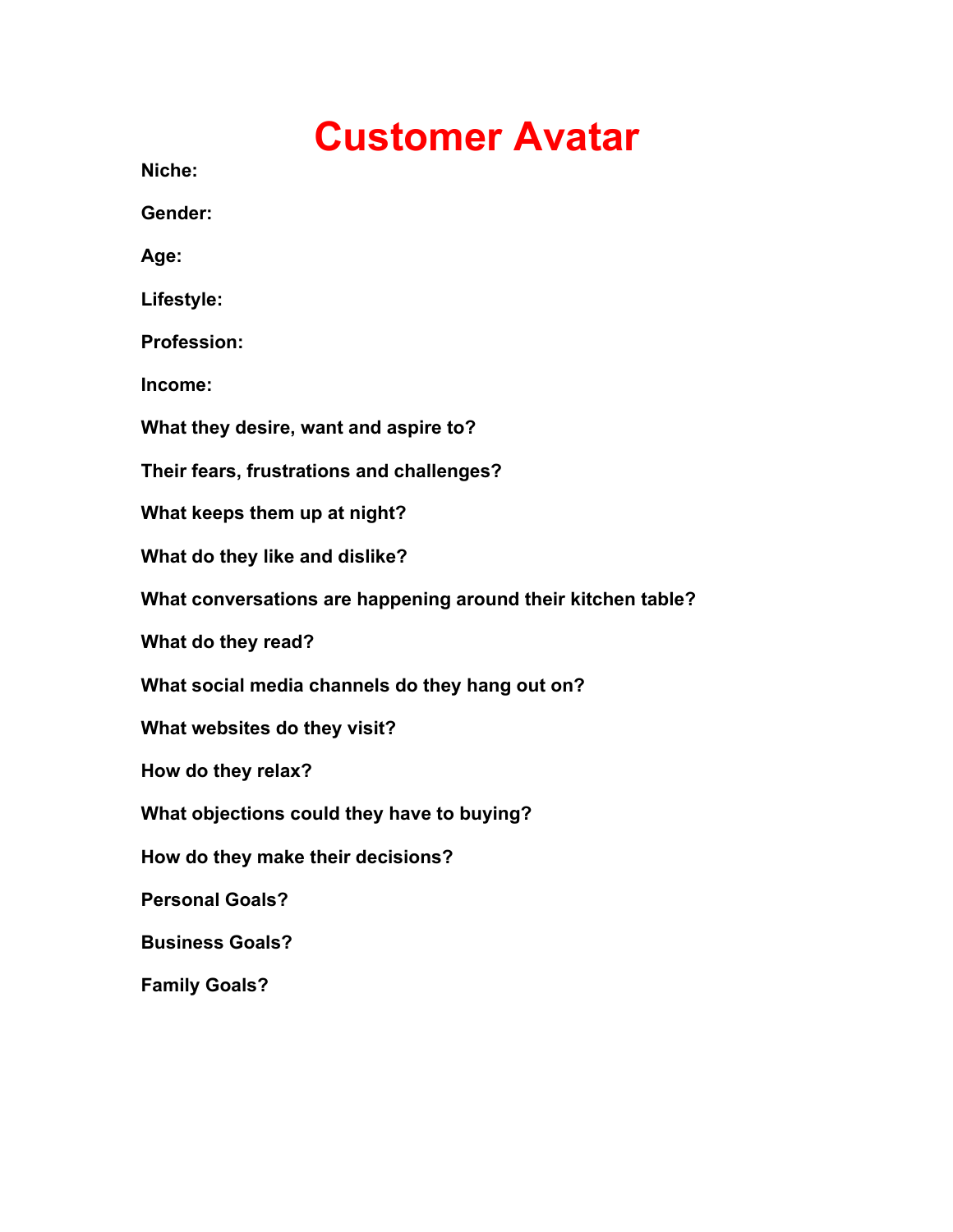### **Questions To Ask In Facebook Group To Learn About Your Audience And Fill Out Your Customer Avatar**

I always find when you ask any of these questions it's best to include your answer in the comments as well to start things off.

- **Introduce yourself and let us know a bit about yourself: why you decided making your own beauty products (insert your niche), where you live and what you do for your day job** 
	- This is a good question to ask and have pinned to the top of your group below your rules and any promotions you offer.
- **What tool/ingredient/resource can you not live without? \*\*** 
	- This is a good question to learn what would be a good physical giveaway to use on your optin page
- **Why did you first start making your own beauty products (insert your niche) and how long have you been doing it?** 
	- This is a really good question to learn why people started to pursue this niche. The answer to this question helped me modify my sales copy messaging to trigger the real problems and emotions my customers were experiencing.
- **What are your top three goals right now in (niche) ?** 
	- This is a really good question to ask to get ideas for information products you can either make or affiliate products to promote on the thank you page
- **I'm curious, what does everyone do for a 'day job' around here?**
	- The answer to this question gives you a sense of how your customer spends most of their time, thoughts and ideas that may be presented to them on a daily basis, their income.
- **What are some of your other hobbies and passions?** 
	- The answer to this question helps you understand where your prospect time is being spent, what they really enjoy and learn more about them. It will also give you clues to the types of websites/magazines they may read.
- **What are some of your biggest pet peeves?** 
	- I like this question because if you can learn what makes them angry or upset and you can identify with that pet peeve perhaps you can include it in a piece of copy.
- **Favorite books? Magazines? Websites?** 
	- Learn where your customer is spending their time. Great potential for additional advertising sources or for you to spend some time reading for content post/email ideas.
- **What do you do to unwind and relax a little?** 
	- Another great question to ask to learn how they spend their time.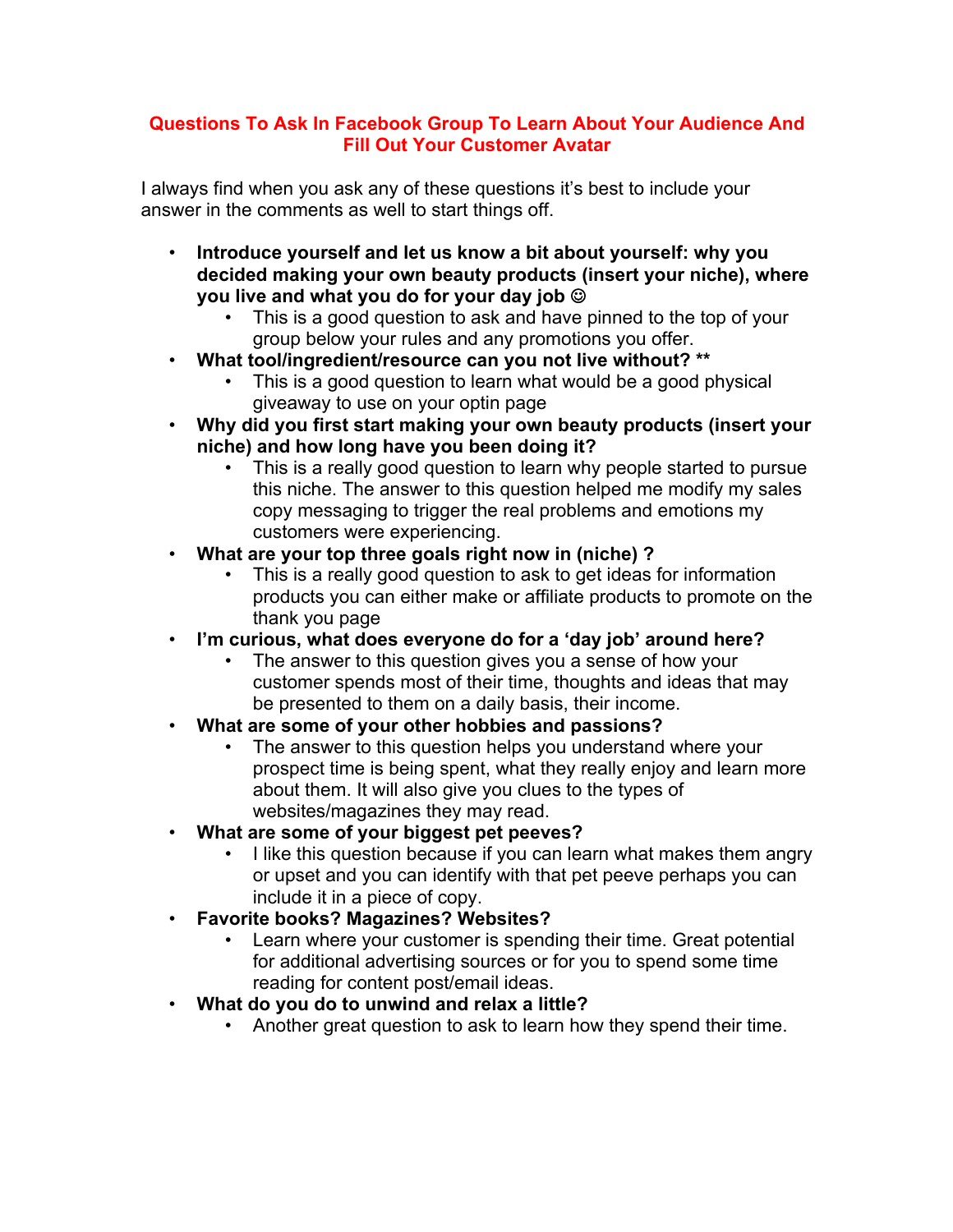### **Email To Promote FB Group**

I like to build my mailing list first and in email three promote my Facebook group. In email 1 and 2 I usually promote the offer I promoted on my squeeze page thank you page (my upsell). Below is the copy of the actual email I use to promote my Make Your Own Beauty Product Groups.

#### **Subject:** Social DIY?

One of the hardest parts of DIY anything - and especially DIY beauty products is the "yourself". As in by "yourself".

You have to figure everything out on your own - recipes, ingredients, methods. Anything and everything you've got to learn from scratch. Usually with just the Internet to help you.

The problem? Everyone's body is different. You won't have the same reaction to a recipe that I will. So you can't 100% trust any advice that isn't specifically FOR YOU.

Curious if a recipe is any good? You have to try and find out. Wonder if an ingredient will work for you? Cross your fingers and give it a shot. Hopefully it won't have any unexpected or unmentioned side effects.

And what if you create something cool? What if you want to share it with other **DIY**'ers, and get their feedback? For a lot of us, there's no good way to do that.

So I had an idea. It's a Facebook group for you and me, and everyone else that LOVES creating their own **DIY** beauty products. You can check it out here...

### **LINK TO Facebook GROUP**

I'll be sharing my creations with you, plus recipes and my favorite ingredients. You'll be able to share your best finds and inventions too.

More importantly, you'll meet an entire community of likeminded people

Women who have stopped using toxic, over the counter cosmetics - and started creating healthy alternatives of their own.

It's going to be a fun group, and I really want you to join. So please consider this your invitation!

#### **LINK TO Facebook GROUP Brittany**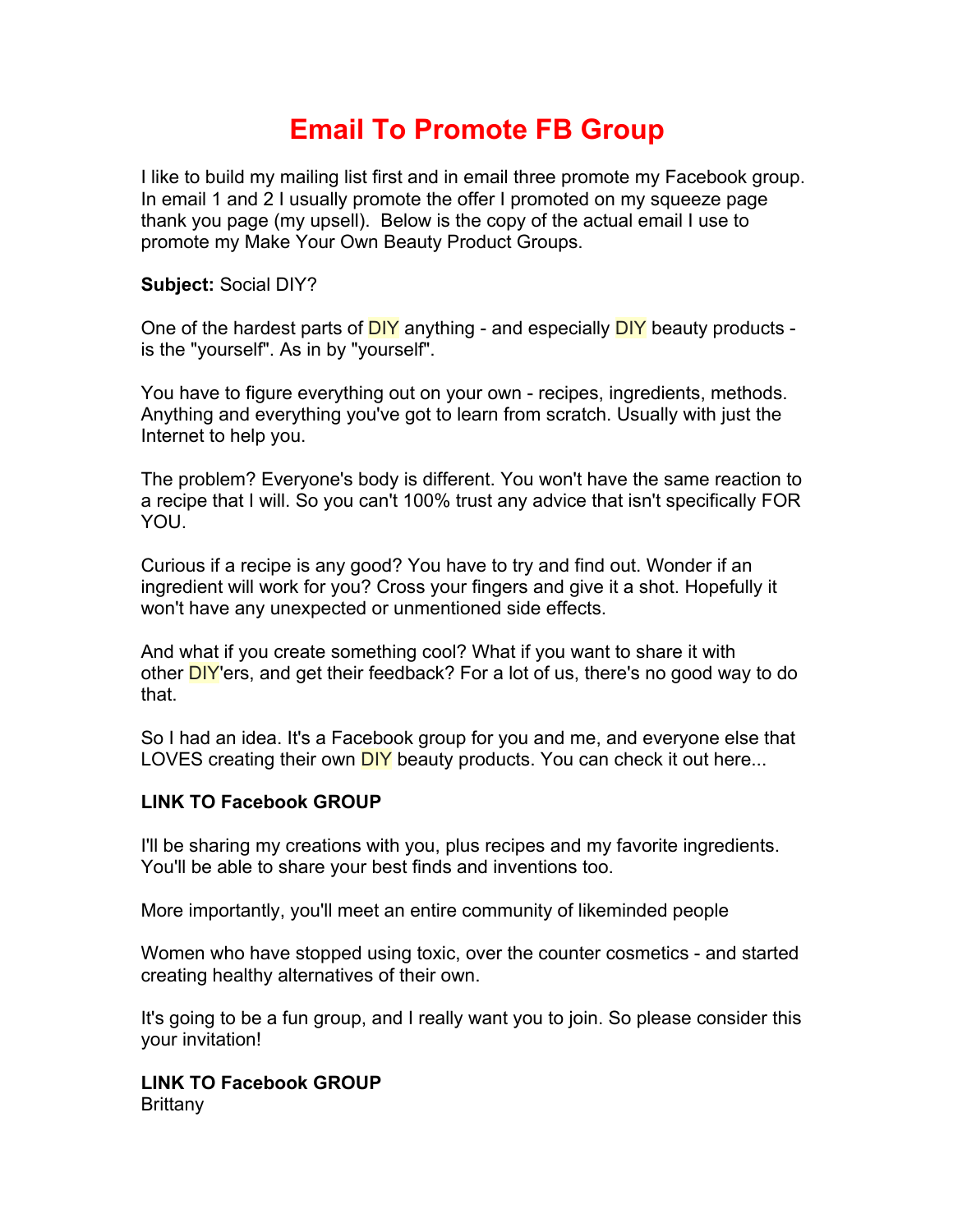## **Different Uses For Facebook Groups**

### **Identify A Compelling Offer To Use In My Ad and on my Optin Page**

I use Facebook groups as a way to improve my return on investment on my internet marketing funnels –wether I'm just starting a funnel or optimizing an existing one. My funnels typically look like this:

FB AD Traffic (usually PPE Ad)  $\rightarrow$  Optin Page  $\rightarrow$  Upsell on Thank you page  $\rightarrow$ Email Marketing (promote offers in my email marketing).

If you are just starting a funnel and are not yet making consistent income online using Facebook groups is a great way to learn what lead generation giveaway your audience will respond to and get you a high click through rate on your ad.

Getting a high click through rate will really reduce your Cost Per Click.

< 5% CTR on PPE ad – Pause your ad campaign and look at your ad copy messaging. Can you improve it? Try joining Facebook groups to get ideas for other lead generation giveaway ideas.

8-12% - You should aim to get a CTR of 8%+ at this point you'll start to see your CPC drop down low. Typically I find PPE ads actually decrease in cost after they've run for 24 hours.

Use CTR as a metric/ gauge for how successful your entire campaign is going to be. In my experience if I have a CTR of 10%+ I'm fairly certain I'll be able to develop a profitable funnel.

\* Note \* Having a CTR below 10% doesn't mean your funnel won't be profitable. Just that if your funnel currently isn't profitable and you have CTRs lower than above to use that as a 'clue' to dig deeper. \*

To get ideas for lead generation giveaways and to learn more about your audience start by searching for other peoples Facebook groups to join. Request to join the group. Once your accepted try asking this question " **What is the one tool/resource/ingredient that you can not live without when it comes to (insert niche)?** 

You should start to see some common responses. Usually I'll choose the most popular response and run a 'free giveaway' campaign around that answer.

I find free giveaway ad campaigns and optin pages convert the best particularly if you're giving away a physical item. You don't need to be the owner of that item. If you are it's bonus because you can upsell that item on the thank you page but if you're not you can still upsell a similar information product. For example on my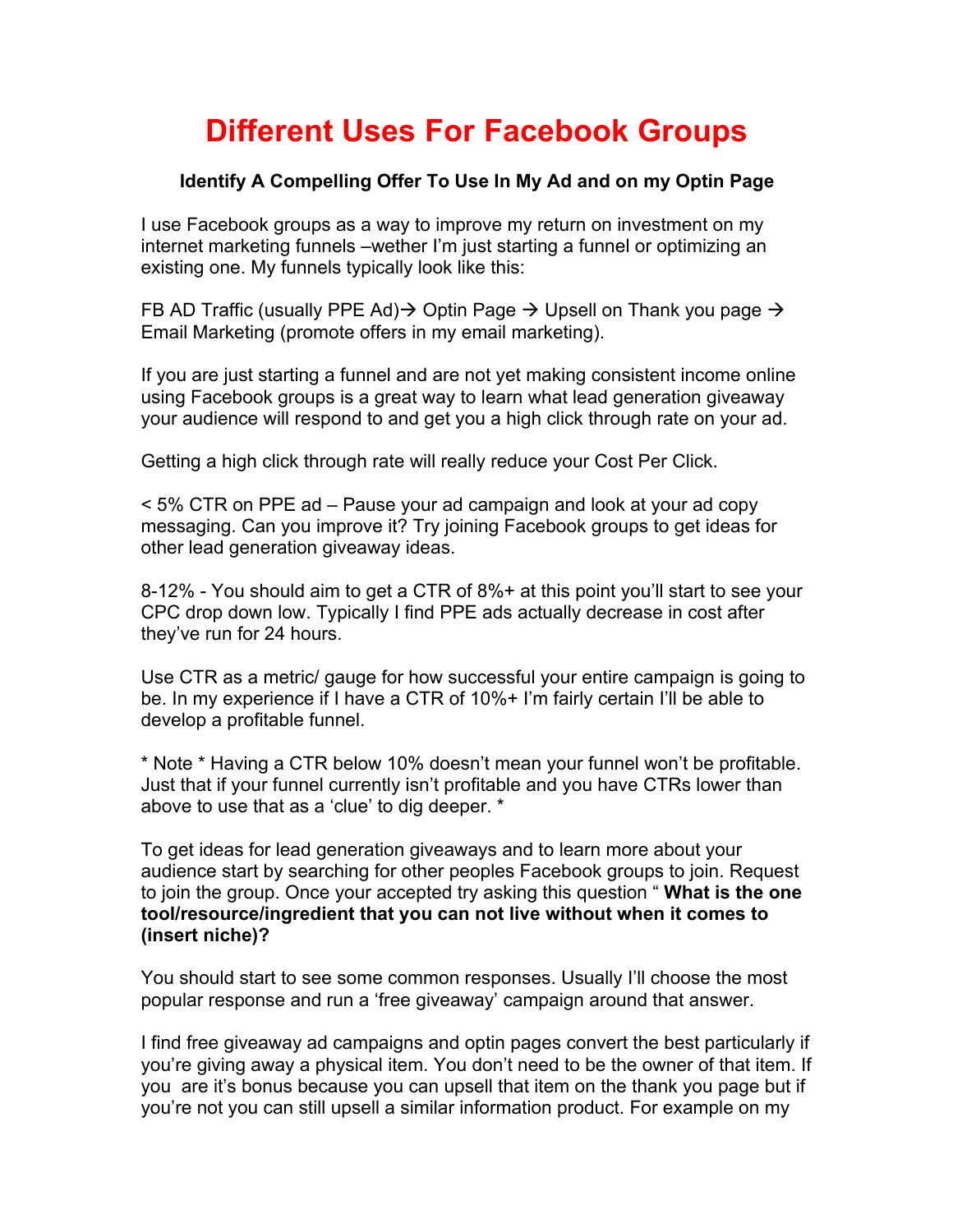essential oils thank you page I upsell a guide on how to use 40 different essential oils even though I'm giving away a set of essential oils (physical).

This ad below has over a 12%+ click through rate.





This optin page has a 91% optin rate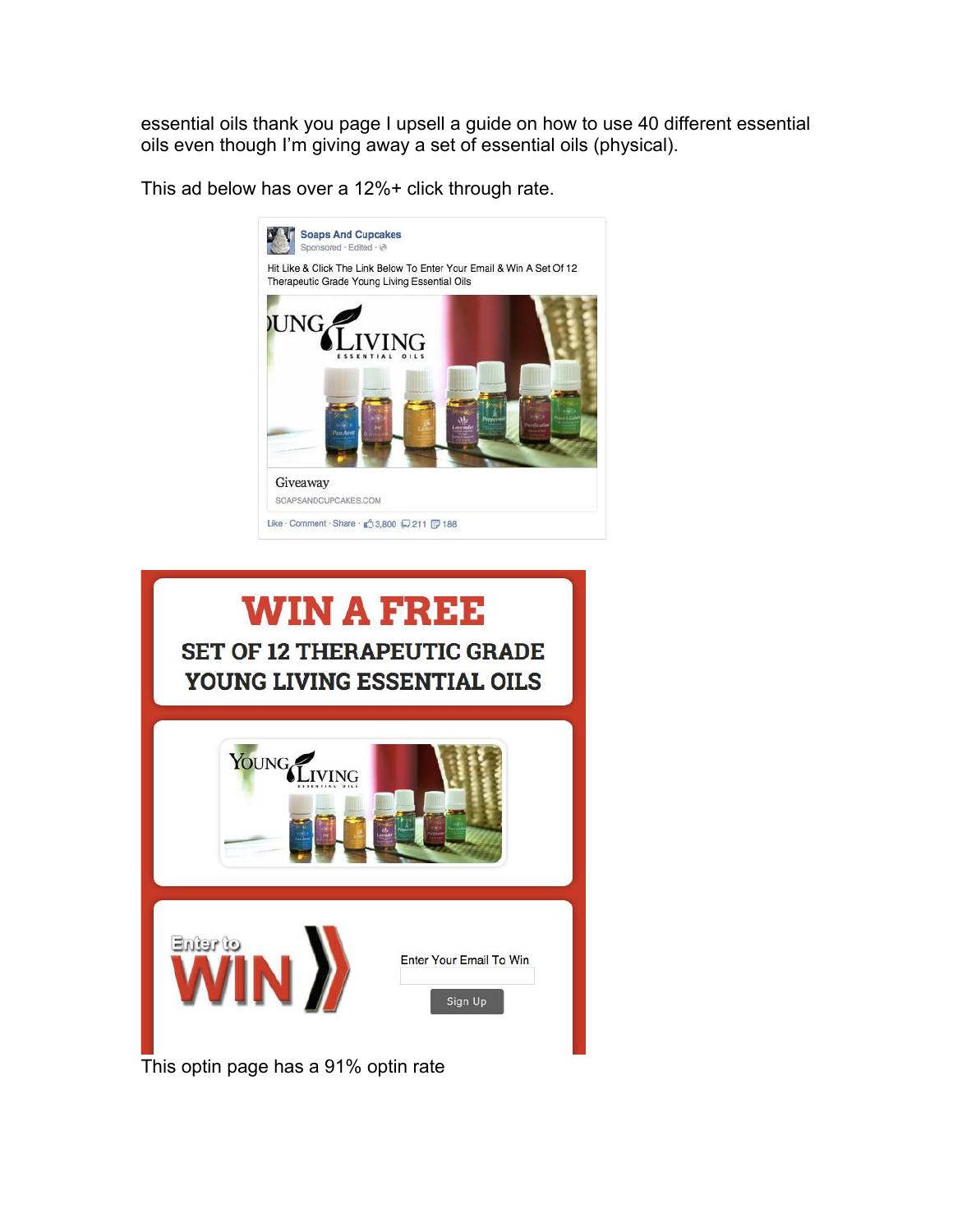### **Establish Yourself As An Expert Faster**

I find many beginners delay starting an information marketing business because they don't believe they are an expert on a topic they have an interest in. In my experience being the admin of a Facebook group helps to establish yourself as a 'tribe leader' and an authority/ someone to look up towards in this niche.

Naturally when group members have questions they refer to the administrator of the group. Anytime a group member asks a question in the group it's also an opportunity for you to show your value by answering... Even if that means you need to spend sometime researching the answer to the question online before answering it yourself. This process also forces you to learn more about this topic and keep your finger on the pulse of what's happening in your niche.

### **Prevent List Burnout By Identifying And Providing On Going Value**

Anyone who has emailed their list before knows that no matter how hard you try you're going to have people who unsubscribe.

Groups are a great place to learn more about what your audience and your niche wants. I ask at least one new question daily to my groups. The answers are a great way to get new ideas for content emails or even product ideas to promote to your mailing list – in my experience this helps prevent list burnout by keeping current on topics that interest your audience.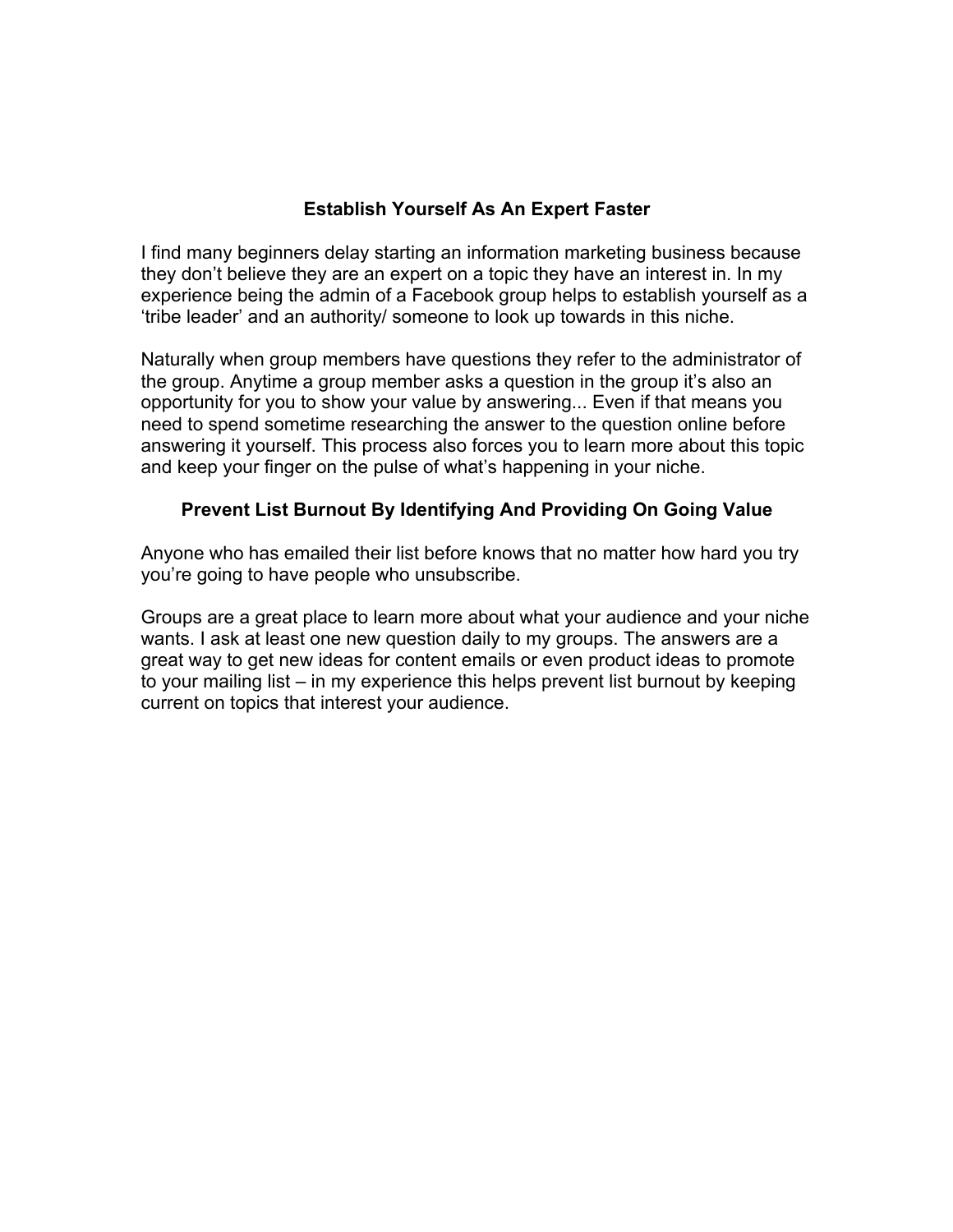## **Creating Your Own Facebook Group And Launching Your Facebook Group**

- The first 100 members welcome them all individually and ask them each a question like "Why did you first start making your own beauty products" (insert your niche).
- Make sure to @tag each member you welcome so they get a notification and come back to the group to check out their message.
- Launch with Facebook Group Rules. Here is a copy of mine.
	- o \*\* No advertising please Unfortunately Facebook groups can become targets for spammers, for this reason anyone who posts links to their website or products will be removed from the group if they don't PM me first for permission. A zero tolerance policy is in place to ensure our group doesn't become a target of spam. Additionally I don't like to endorse other peoples products or websites unless I've reviewed them first myself to ensure the safety of our members. \*\*
- Create a banner for your Facebook group using canva.com
- Start with 5-10 good content posts and ask questions to start conversation.
- Don't forget to pin a post to the top of your group. This is valuable real estate to introduce yourself, present an offer or discount for one of your products. Here is a copy of the post I have pinned to the top of my Make Your Own Beauty Product Niche
	- o Hey Hey DIY Beauty Members, READ THIS POST FIRST.

First off welcome to the group. This is a group for people who make their own beauty products or want to learn how from soaps, to lotions, scrubs and soaks as well as cosmetics.

There are already so many great posts, tips, tricks and recipes for you to browse through as well as awesome people for you to meet in this group.

How can you get the most out of this group? Introduce yourself in a new post and let us know why you decided to join and what you're looking to learn here. Ask questions when you need help. That's what the group is here for!

Here are a few resources other members have found useful! How To Make An Emulsified Lotion - A Video

Tutorial:https://idealme.com/lotion-tutorial/

How To Make Your Own Beauty Products Course -This course is